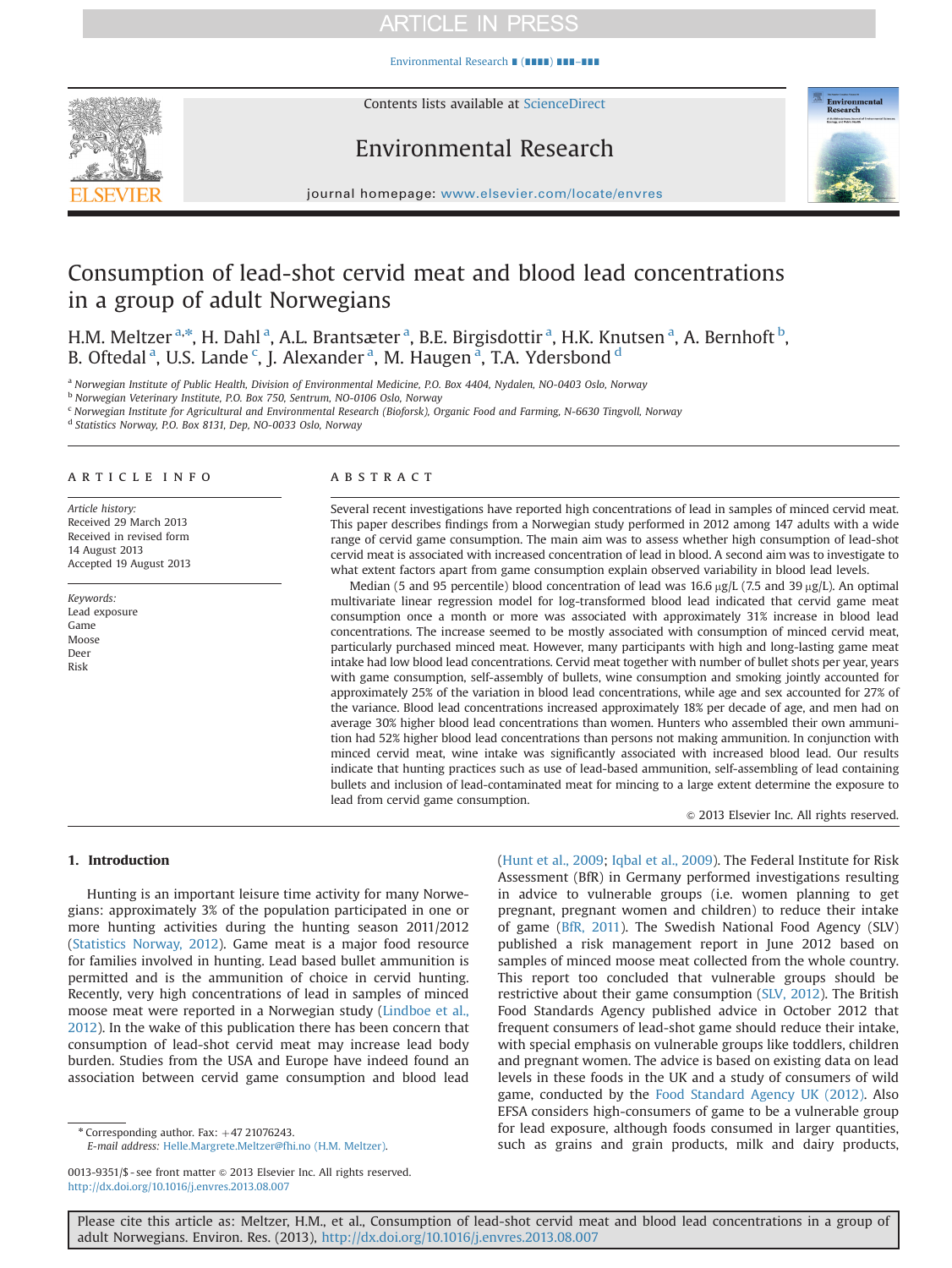non-alcoholic beverages and vegetables, has the greatest impact on the exposure ([EFSA, 2010](#page-10-0), [2012](#page-10-0)).

After absorption, lead enters the bloodstream where it is predominantly bound to proteins in the erythrocytes. In whole blood, the average clearage half-time after a short-term limited exposure is approximately 35 days. Lead accumulates first and foremost in bone, in which the half-life is years to decades, depending on whether the bone is trabecular or cortical. In adults the skeleton contains about 90–95% of the lead body burden. Blood lead levels are an indicator of circulating lead that captures variation in recent external lead exposure as well as lead that has been mobilized from tissue stores (i.e. from soft tissues, but also to some extent bone). Thus, blood lead levels reflect a steady-state mixture of both external exposure and internal stores with almost no ability to distinguish between either ([Hu et al., 2007\)](#page-10-0).

It has been extensively documented that lead impairs neurodevelopment [\(Jakubowski, 2011;](#page-10-0) [Sanders et al., 2009\)](#page-10-0). It has also been shown to have cardiovascular, nephrotoxic, endocrine, gastrointestinal, haematological, musculoskeletal, reproductive and developmental effects ([Landrigan et al., 2007](#page-10-0)). Since the late 1970s and early 1980s it has become increasingly clear that even low exposures to lead can impair neurodevelopment in the foetus and the child ([Bellinger,](#page-10-0) [2004](#page-10-0); [Lanphear et al., 2005](#page-10-0); [Lucchini et al., 2012](#page-10-0); [Mazumdar et al.,](#page-10-0) [2011\)](#page-10-0). The health effects of lead have mainly been related to the concentration of lead in blood, and health based risk assessments and derivation of guidance values for lead in food have been derived from blood lead concentrations ([WHO, 2011](#page-10-0)). However, the large interindividual differences in the absorption of lead are a major challenge and there are indications that diet and nutritional status have an impact, for example iron and vitamin D status [\(EFSA, 2010](#page-10-0); [Meltzer](#page-10-0) [et al., 2010](#page-10-0); [Moon, 1994](#page-10-0); [Rezende et al., 2010](#page-10-0)).

After the phasing out of lead-containing petrol around 1980, and of lead-soldering in canned foods some years later, there remain few substantial single sources of lead in the environment. EFSA considers cereals, tea, tap water, potatoes and potato products, fermented milk products and beer as important food contributors of lead exposure in the European population ([EFSA, 2012\)](#page-10-0). Public health concern has been expressed regarding potential high exposure to lead from consumption of cervid meat ([Lindboe et al., 2012;](#page-10-0) [SLV, 2012](#page-10-0)). To be able to assess the risks involved, more knowledge is needed about potential and actual lead exposure, and the relation between exposure and concentration of lead in blood.

This paper presents results from a study among Norwegian hunters and non-hunters with a wide range of cervid game consumption. The main aim of the investigation was to assess whether regular consumption of lead-shot cervid game increases the risk of elevated blood lead concentrations. A second aim was to relate age and other factors, including vitamin D and iron status, to assess their joint contribution to observed variability in blood lead concentrations.

### 2. Materials and methods

### 2.1. Study area and subjects

Based on geographical distribution and hunting statistics we contacted the forestry managers in five typical cervid game municipalities (Aurskog-Høland, Bygland, Bindal, Stor-Elvdal and Tingvoll). The forestry managers provided the names of hunting team leaders in their area. A random selection of the hunting team leaders were contacted and sent an information folder. In addition, the Norwegian Hunting and Fishing Organisation (NJFF) put us in contact with members who were leaders of hunting teams. In total we sent out 309 invitation letters to 37 different hunting team leaders who distributed them to their members. In addition, we recruited 48 participants at the Norwegian Institute of Public Health to ensure that we got a wide range of game meat intake among the participants. The inclusion period for this Norwegian Game and Lead Study lasted from primo April till mid October 2012. All together we received 224 participation consents, which is a participation rate of 63% of those invited. Of these, 195 donated a blood sample. In the final statistics there were 147 participants, i.e. the number

when counting complete questionnaires and blood analyses. 103 of these were recruited through the hunting team leaders and 44 were in house participants.

As the invitation went out broadly to all consumers of cervid meat, not only moose and deer hunters, the final material included seven high-consumers of reindeer meat from Finnmark, the northernmost county in Norway.

Informed consent was obtained from each participant upon recruitment. The study was approved by the regional ethics committee (2012/100/REK). In addition to the name and address of the participant, the consent form included one global question about consumption of cervids: "How often do you eat cervid game meat?" There were four answering alternatives: "never", "rarely during a year", "one to three times per month" and "one or several times per week". The two latter answer alternatives are in our text also referred to as regular (monthly) and often (weekly). The answers to this global question were used together with the more detailed consumption data described below.

### 2.2. The questionnaire

A self-administered four page questionnaire (see [Supplementary material](#page-10-0) online) was sent to all who had delivered a consent form. The questionnaire had 32 main questions, and included questions about background (weight, height, occupation, household, and municipality), hunting habits (number of years hunting, assembling own ammunition, number of shots, type of hunting, etc.), consumption of game (moose, deer (both red and roe deer), reindeer, and small game) and factors which might modify lead levels in the body (dietary supplements, alcohol, smoking, etc.). The questionnaire also included questions to distinguish whether minced cervid meat originated from own hunting or was purchased. Since lead in blood has a mean residence time of approximately 30 days, we included questions on consumption of game meat both the last month and the last year. The questionnaire distinguished between game meat dishes comprising whole meat, minced meat and offal meat. The frequencies of consumption were from "never/rarely eaten", number of meals per month or year to "number of meals per week". In the latter category the options were 1, 2 or  $\geq$  3. From the questionnaire answers, consumption frequencies were calculated by computing expected frequencies per year: once per week translated to 52 per year, 2–3 per month became 30 per year etc. For figure and table presentations, the corresponding per month or per week figures were used, or condensed into tertiles of intake.

Since paint with pigments containing lead was phased out already in the 1920s in Norway, questions about building year of home, paint or renovation, etc. were not included. However, we did include questions about occupations and hobbies that might imply some lead exposure.

### 2.3. Blood sampling and analyses

Blood samples were drawn at the Medical Centre or doctor's office which the participant provided the name of on the consent form. These offices were sent an information letter including blood sample tubes and return envelopes. The blood sample tubes were sent by regular first-class mail directly to Fürsts Medical Laboratory in Oslo for analyses. On average, a letter posted within Norway is delivered to receiver within 24 h. We considered this procedure acceptable as neither lead, serum-ferritin nor vitamin D decomposes over such a short period [\(Drammeh et al., 2008\)](#page-10-0). Upon arrival at the Laboratory, the samples were stored  $\text{cool}$  (4 °C) until analyses shortly afterwards.

Lead in blood was analysed with® Elan DRC™ II (PerkinElmer SCIEX, Ontario, Canada) ICP-MS (Inductively Coupled Plasma – Mass Spectrometry) instrument. Samples, standards and quality controls were diluted 1:20 with deionized water ( $>18$  M $^{\circledR}$ , Millipore, Billerica, USA) and was added 0.1% (v/v) nitric acid (65% w/v, Suprapur<sup>®</sup>, Merck, Darmstadt, Germany) and 0.2% (v/v) Triton<sup>®</sup> X-100 (Ph Eur, NF, Merck, Darmstadt, Germany). As internal standard, 10 g/L Thulium (Tm) PerkinElmer Pure Atomic Spectroscopy Calibration Standard in 10% HCl, 1000 mg/mL (Shelton, USA) was added directly to the diluent and used. The sum of 206Pb, 207Pb and 208Pb was measured. External calibration with two point calibration curve (blank $+$ standard) was used and the standard was made with virtually the same matrix as the samples by adding Lead (Pb) PerkinElmer Pure Atomic Spectroscopy Calibration Standard in 2% HNO<sub>3</sub>, 1000 mg/mL (Shelton, USA) to Auto Norm<sup>™</sup> (Billingstad, Norway). The limit of detection (LOD) and limit of quantification (LOQ) were calculated as 3SD and 10SD respectively of 10 replicates of a blood sample with lead concentration 16.1  $\mu$ g/L. The LOD was 1.77  $\mu$ g/L, and the LOQ was 5.89  $\mu$ g/L. An internal quality control sample containing  $18.72 \mu g/L$  Pb was analysed during 2012  $(n=111)$  with a SD of 3.74  $\mu$ g/L (RSD 20%). All the samples analysed in this study contained lead concentrations above the LOQ.

Serum vitamin D [25(OH)D] was measured by UPLC-MS (Ultra Performance Liquid Chromotography, Waters Acquity UPLC, Waters Quattro Micro MS, Milfort MA, USA). Standards were in-house prepared solutions, calibrated against serum controls (prod. no. 35080 and 35081) from Recipe (Recipe Chemicals + Instruments GmbH, München, Deutchland). Deuterized internal standard (IS) [25(OH)D3-d6] (Synthetica, Oslo Norway) was added to the samples. The samples were then liquid-liquid extracted, evaporated, reconstituted in mobile phase and analysed on the UPLC coupled to a tripple quadrupole MS (Quattro Micro, Waters Milford MA, USA). The limit of quantitation (LOQ) were 5.4 nmol/L (D2) and 7.6 nmol/L (D3)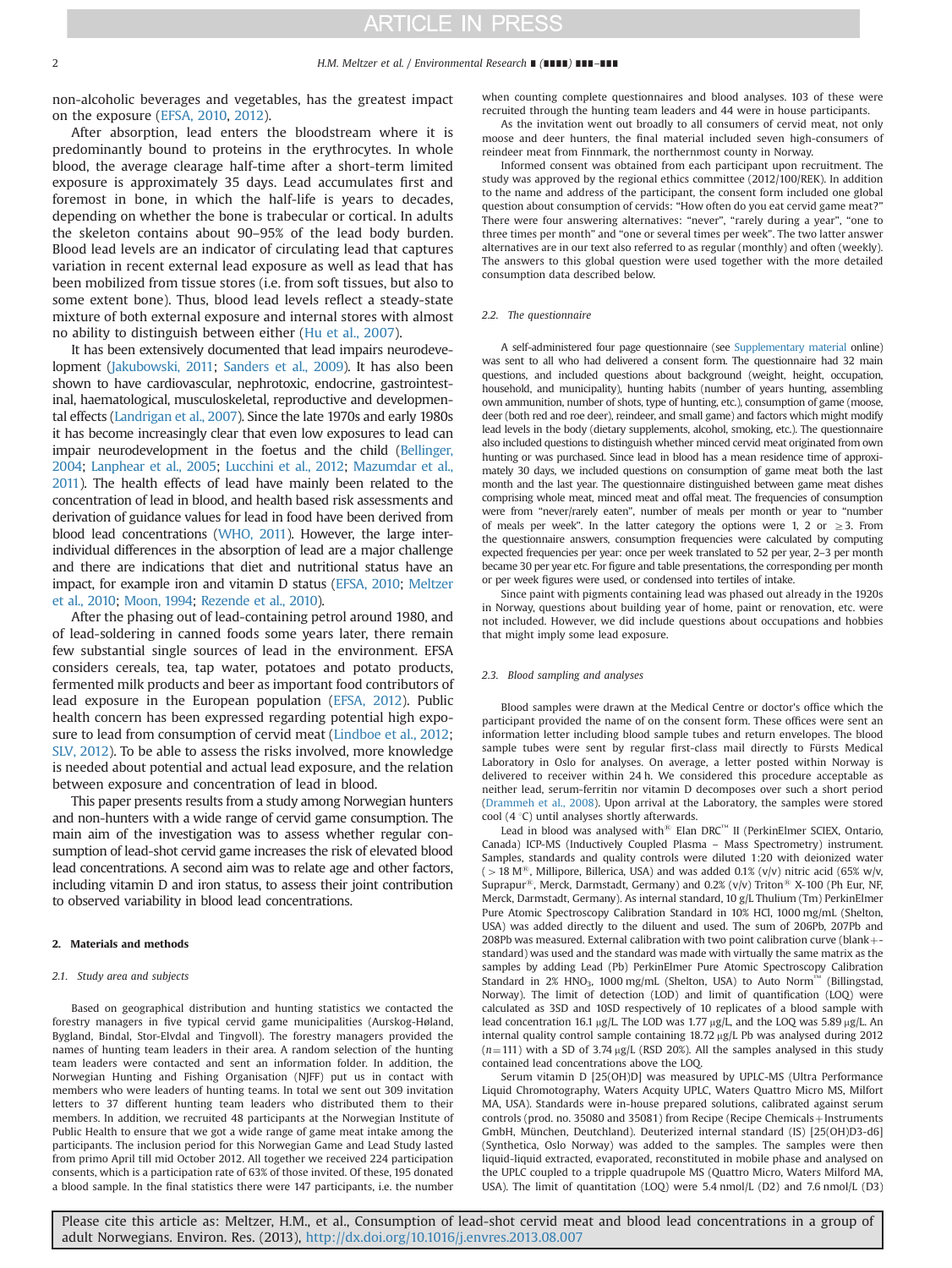### H.M. Meltzer et al. / Environmental Research ∎ (∎∎∎∎) ∎∎∎–∎∎∎ 3

<span id="page-2-0"></span>and coefficient of variation (CV%) were for D2 12.1 at 53.9 nmol/L and 9.9 at 198.3 nmol/L and for D3 it were 8.6 at 65.4 nmol/L and 6.8 at 218.8 nmol/L.

Ferritin was determined using a turbidimetric immunoassay (ADVIA Chemistry Ferritin (FRT); Siemens Healhtcare Diagnostics, Terrytown, US) analysed on an ADVIA 2400 (Siemens Healthcare Diagnostics, Terrytown, US), The LOD was 4.5 µg/L and the LOQ was 6.0  $\mu$ g/L for %CV  $\leq$  20%.

### 2.4. Study design and statistical analyses

The aim of this study design was to collect data for assessment of possible associations between game consumption, several covariates and blood lead concentrations. Because it was a priori known that low doses of game meat normally contributed small amounts of lead, regression models were chosen as analysis tools.

The main study aim was to assess whether regular game consumption of leadshot cervid increase the risk of elevated blood lead levels. This was assessed by linear regression models with game consumption, age and sex as basic independent variables and measured blood lead level as dependent variable.

Other covariates than game consumption, age and sex, were included for a second study aim, to predict the joint contribution of other factors to the variability of blood lead levels. We applied a multiple regression approach starting with all variables that reflected game consumption as well as several other covariates (20– 30), including candidates for interaction terms in the model. We then applied variants of stepwise backward variable exclusion together with ANCOVA using Akaike's information criterion (AIC) for optimal variable selection in multivariate models [\(Claeskens and Hjort, 2008](#page-10-0)). ANOVA (analysis of variance) was used to assess differences in blood lead between groups. No correction for simultaneous tests of group differences was performed, as these multi-group tests were not used for inference. Model fit was checked by different plots, including standardized residuals and Cook's distance.

It should be noted that in an AIC-optimized model, the effect of all factors may not always be different from zero at the 0.05 level, typically potentially relevant factors with somewhat uncertain estimates may be included. 'Explained' variance is reported as R² adjusted for degrees of freedom in the model.

All data processing was done in the program R version 2.15.2 (R development core team). The geometric mean was not used for any variables in modelling or tabulation, but geometric means are occasionally reported for comparison purposes. For robustness, tertiles were used when appropriate. For tests of significance, the groups were either tested for linear trend or group differences.

### Table 1

Characteristics of participants ( $N=147$ ) in the Norwegian Game and Lead Study.

|                                                     | Min                                  | 10%                              | Median                       | 90%          | Max          | Mean                 | SD         |
|-----------------------------------------------------|--------------------------------------|----------------------------------|------------------------------|--------------|--------------|----------------------|------------|
| Age<br>Women<br>Men                                 | 19<br>18                             | 28<br>35                         | 46<br>50                     | 63<br>66     | 70<br>76     | 46<br>51             | 14<br>12   |
| Body Mass Index<br>Women<br>Men                     | 18.4<br>19.4                         | 21.2<br>22.7                     | 23.9<br>25.9                 | 27.3<br>31.1 | 35.1<br>37.0 | 24.4<br>26.4         | 3.0<br>3.4 |
| Vitamin D (Serum 25(OH)D), nmol/L<br>Women<br>Men   | 39<br>27                             | 58<br>57                         | 73<br>75                     | 117<br>99    | 173<br>150   | 82<br>78             | 27<br>20   |
| Serum ferritin, µg/L<br>Women<br>Men                | $\overline{4}$<br>22                 | 18<br>61                         | 47<br>165                    | 171<br>266   | 295<br>295   | 73<br>162            | 66<br>73   |
| Bullet shots per year<br>Women<br>Men               | $\boldsymbol{0}$<br>$\mathbf{0}$     | $\bf{0}$<br>$\overline{2}$       | 5.5<br>58                    | 14<br>500    | 18<br>2500   | 6.5<br>204           | 7.4<br>372 |
| Years with lead bullets<br>Women<br>Men             | $\boldsymbol{0}$<br>$\boldsymbol{0}$ | $\boldsymbol{0}$<br>12           | 5<br>31                      | 17<br>50     | 19<br>62     | $\overline{7}$<br>30 | 8<br>14    |
| Years with game consumption<br>Women<br>Men         | $\boldsymbol{0}$<br>$\boldsymbol{0}$ | $\bf{0}$<br>5.5                  | 20<br>35                     | 40<br>50     | 50<br>72     | 22<br>33             | 16<br>17   |
| Game, meals/month<br>Women<br>Men                   | $\boldsymbol{0}$<br>$\boldsymbol{0}$ | 0.1<br>0.5                       | 3.5<br>5.5                   | 16<br>16     | 40<br>56     | 6.2<br>7.8           | 8<br>8.5   |
| Minced meat moose/deer, meals/month<br>Women<br>Men | $\boldsymbol{0}$<br>$\boldsymbol{0}$ | $\boldsymbol{0}$<br>$\bf{0}$     | 1.2<br>2.1                   | 8.3<br>8.6   | 13.0<br>13.0 | 2.6<br>3.3           | 3.5<br>3.5 |
| Non-minced game, meals/month<br>Women<br>Men        | $\boldsymbol{0}$<br>$\boldsymbol{0}$ | $\mathbf 0$<br>0.5               | 2.0<br>2.9                   | 7.9<br>8.9   | 30.0<br>44.0 | 3.6<br>4.4           | 5.4<br>6.2 |
| Moose, meals/month<br>Women<br>Men                  | $\boldsymbol{0}$<br>$\boldsymbol{0}$ | $\bf{0}$<br>$\boldsymbol{0}$     | 1.8<br>4.5                   | 12.0<br>13.0 | 22.0<br>27.0 | 4.3<br>5.1           | 5.4<br>5.4 |
| Deer, meals/month<br>Women<br>Men                   | $\bf{0}$<br>$\boldsymbol{0}$         | $\bf{0}$<br>$\bf{0}$             | 0.2<br>0.4                   | 3.7<br>5.1   | 18.0<br>19.0 | 1.4<br>1.8           | 3.6<br>3.4 |
| Reindeer, meals/month<br>Women<br>Men               | $\boldsymbol{0}$<br>$\boldsymbol{0}$ | $\boldsymbol{0}$<br>$\mathbf{0}$ | $\bf{0}$<br>$\overline{0}$   | 0.2<br>0.7   | 5.0<br>8.3   | 0.2<br>0.4           | 0.7<br>1.2 |
| Offal, meals/month<br>Women<br>Men                  | $\boldsymbol{0}$<br>$\mathbf{0}$     | $\bf{0}$<br>$\boldsymbol{0}$     | $\bf{0}$<br>$\bf{0}$         | 0.2<br>0.2   | 5.0<br>13.0  | 0.2<br>0.3           | 0.7<br>1.4 |
| Small game, meals/month<br>Women<br>Men             | $\boldsymbol{0}$<br>$\boldsymbol{0}$ | $\boldsymbol{0}$<br>$\mathbf{0}$ | $\bf{0}$<br>$\boldsymbol{0}$ | 0.2<br>0.7   | 1.0<br>5.0   | 0.1<br>0.3           | 0.2<br>0.8 |

Game: total game from all sources; Small game: hare/rabbit, fowl etc; Years with lead bullets: number of years using lead ammunition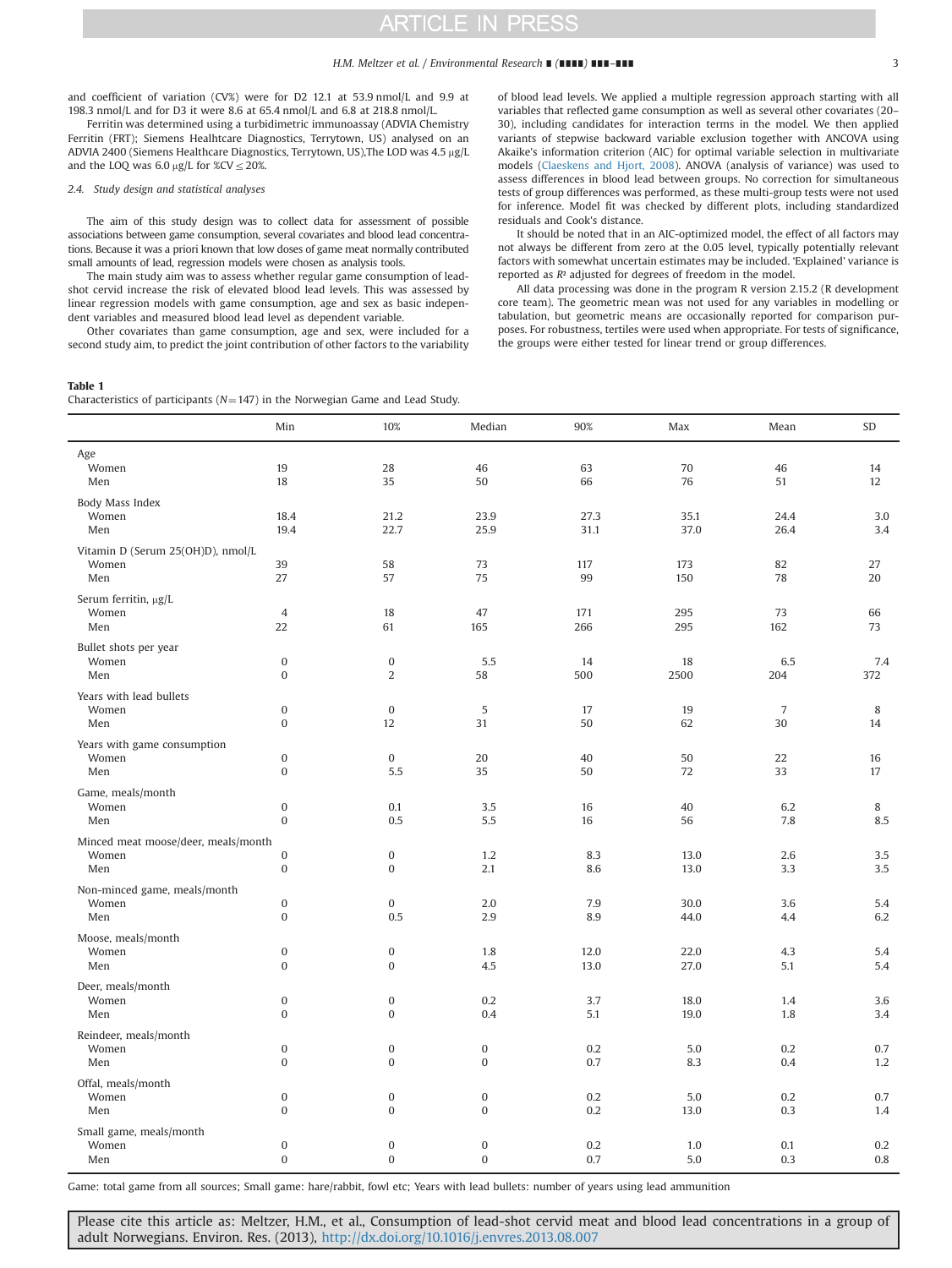## <span id="page-3-0"></span>4 H.M. Meltzer et al. / Environmental Research ∎ (∎∎∎∎) ∎∎∎–∎∎∎

## 3. Results

## 3.1. The participants

[Table 1](#page-2-0) summarizes background data of the participants. We had more male than female participants, 63 and 37% respectively, of totally 147 persons. There were high- and low-consumers of cervid meat irrespective of recruitment pathway. There were many more participants in the age groups above 40 than below, 3/4 versus 1/4 respectively (Table 2).

The majority of the participants had college/university education (56%) and only 14% reported to have primary education only. Only 14% ( $n=20$ ) reported occasional or daily smoking, while 20% reported use of "snus" which is a moistured version of snuff.

## 3.2. Game meat consumption

Cervid meat consumption reported upon recruitment (on the consent form) was consistent with the much more detailed frequencies calculated from the questionnaire, which is presented

## Table 2

Blood lead concentration ( $\mu$ g/L) by participant subgroups in the Norwegian Game and Lead Study (N=147).

|                                                | N              | $\%$  | Min  | 5%   | Median | 95%  | Max  | Mean | SD        |
|------------------------------------------------|----------------|-------|------|------|--------|------|------|------|-----------|
| Sex                                            |                |       |      |      |        |      |      |      |           |
| Women                                          | 55             | 37.4  | 6.2  | 6.8  | 12.9   | 29.0 | 35.4 | 14.7 | 7.0       |
| Men                                            | 92             | 62.6  | 6.0  | 10.2 | 19.9   | 42.7 | 69.3 | 22.3 | $11.2***$ |
| All                                            | 147            | 100.0 | 6.0  | 7.5  | 16.6   | 39.0 | 69.3 | 19.4 | 10.5      |
| Age, years                                     |                |       |      |      |        |      |      |      |           |
| < 40                                           | 35             | 23.8  | 6.2  | 7.1  | 13.1   | 30.2 | 44.1 | 15.1 | $8.2***a$ |
| $40 - 60$                                      | 73             | 49.7  | 6.0  | 7.4  | 16.4   | 36.5 | 55.1 | 18.7 | 9.3       |
| >60                                            | 39             | 26.5  | 9.6  | 10.6 | 22.0   | 45.4 | 69.3 | 24.7 | 12.3      |
| Body Mass Index                                |                |       |      |      |        |      |      |      |           |
| $\leq$ 25                                      | 73             | 49.7  | 6.0  | 7.4  | 14.5   | 33.4 | 40.1 | 17.1 | $8.5***a$ |
| $> 25 - 30$                                    | 60             | 40.8  | 6.7  | 9.0  | 17.9   | 42.1 | 55.1 | 21.0 | 10.5      |
| >30                                            | 20             | 13.6  | 6.2  | 8.2  | 21.8   | 53.3 | 69.3 | 24.1 | 15.5      |
| Education                                      |                |       |      |      |        |      |      |      |           |
| Primary                                        | 21             | 14.3  | 10.6 | 10.6 | 21.5   | 41.8 | 44.9 | 22.7 | 10.0      |
| Upper secondary                                | 46             | 31.3  | 7.3  | 7.7  | 17.7   | 43.1 | 55.1 | 22.1 | 11.4      |
| Higher education                               | 82             | 55.8  | 6.0  | 6.9  | 14.6   | 32.9 | 69.3 | 17.0 | $9.5*$    |
| Self-assembled lead ammunition                 |                |       |      |      |        |      |      |      |           |
| N <sub>0</sub>                                 | 134            | 91.2  | 6.0  | 7.4  | 15.6   | 34.1 | 69.3 | 18.1 | 9.4       |
| Yes                                            | 13             | 8.8   | 20.0 | 21.0 | 31.4   | 49.0 | 55.1 | 33.5 | $10.7***$ |
| Smoking                                        |                |       |      |      |        |      |      |      |           |
| Never                                          | 85             | 57.8  | 6.0  | 7.3  | 14.4   | 33.4 | 69.3 | 17.9 | 11.1      |
| Former                                         | 42             | 28.6  | 6.9  | 10.1 | 18.8   | 38.6 | 41.6 | 20.9 | 8.7       |
| Occasionally                                   | 6              | 4.1   | 12.5 | 12.9 | 20.6   | 33.1 | 37.0 | 21.0 | 8.6       |
| Daily                                          | 14             | 9.5   | 6.7  | 9.8  | 21.7   | 41.1 | 44.9 | 23.8 | 11.2      |
| Cervid consumption reported upon recruitment   |                |       |      |      |        |      |      |      |           |
| Never/rarely                                   | 43             | 29.3  | 6.0  | 6.9  | 12.5   | 28.2 | 33.5 | 14.0 | 6.4       |
| Regularly/often                                | 104            | 70.7  | 6.2  | 8.7  | 20.1   | 41.4 | 69.3 | 21.7 | $11.0***$ |
| Game meat consumption reported in the detailed |                |       |      |      |        |      |      |      |           |
| questionnaire                                  |                |       |      |      |        |      |      |      |           |
| Moose                                          |                |       |      |      |        |      |      |      |           |
| Never/rarely                                   | 54             | 36.7  | 6.0  | 6.8  | 13.0   | 29.2 | 33.5 | 14.9 | 6.6       |
| Regularly                                      | 22             | 15.0  | 7.3  | 9.4  | 19.1   | 38.3 | 40.1 | 20.3 | $9.1*$    |
| Often                                          | 71             | 48.3  | 6.2  | 8.7  | 20.2   | 44.5 | 69.3 | 22.7 | $12.0***$ |
| Deer                                           |                |       |      |      |        |      |      |      |           |
| Never/rarely                                   | 105            | 71.4  | 6.0  | 7.3  | 14.6   | 39.0 | 49.3 | 17.6 | 9.5       |
| Regularly                                      | 20             | 13.6  | 8.7  | 15.3 | 23.0   | 37.8 | 69.3 | 26.1 | $12.3***$ |
| Often                                          | 22             | 15.0  | 6.7  | 10.9 | 20.7   | 36.7 | 55.1 | 22.4 | $10.7*$   |
| Reindeer                                       |                |       |      |      |        |      |      |      |           |
| Never/rarely                                   | 140            | 95.2  | 6.0  | 7.5  | 16.5   | 38.8 | 69.3 | 19.2 | 10.4      |
| Regularly/often                                | $\overline{7}$ | 4.8   | 11.0 | 12.1 | 17.3   | 38.5 | 39.1 | 23.6 | 11.7      |
| Small game and offal                           |                |       |      |      |        |      |      |      |           |
| Never/rarely                                   | 138            | 93.9  | 6.0  | 7.5  | 15.9   | 38.9 | 69.3 | 19.0 | 10.5      |
| Regularly/often                                | 9              | 6.1   | 15.0 | 15.9 | 27.2   | 38.3 | 39.1 | 26.2 | 8.6       |
| Wine                                           |                |       |      |      |        |      |      |      |           |
| Never                                          | 46             | 31.3  | 6.0  | 6.7  | 14.7   | 33.5 | 44.9 | 18.4 | 9.9       |
| 1-2 glass/week                                 | 91             | 61.9  | 6.9  | 7.7  | 15.8   | 39.8 | 69.3 | 19.4 | 11.2      |
| $>$ 2 glass/week                               | 18             | 12.2  | 6.7  | 13.6 | 22.3   | 34.3 | 36.2 | 23.7 | 7.9       |
| Serum-ferritin                                 |                |       |      |      |        |      |      |      |           |
| Below median                                   | 73             | 49.7  | 6.7  | 9.9  | 20.0   | 39.3 | 69.3 | 21.9 | 10.7      |
| Above median<br>Vitamin D                      | 74             | 50.3  | 6.0  | 7.1  | 14.2   | 35.0 | 55.1 | 17.1 | $9.7***$  |
| Below median                                   | 73             | 49.7  | 6.9  | 8.2  | 15.6   | 35.7 | 40.1 | 17.8 | 8.1       |
| Above median                                   | 74             | 50.3  | 6.0  | 7.1  | 17.8   | 44.4 | 69.3 | 21.1 | 12.2      |
|                                                |                |       |      |      |        |      |      |      |           |

P-values for differences vs. group with highest or lowest mean. Variables with P-values for group trend < 0.05 are marked with 'a'

 $* P < 0.05.$ 

\*\*  $P < 0.01$ .

\*\*\*  $P < 0.001$ .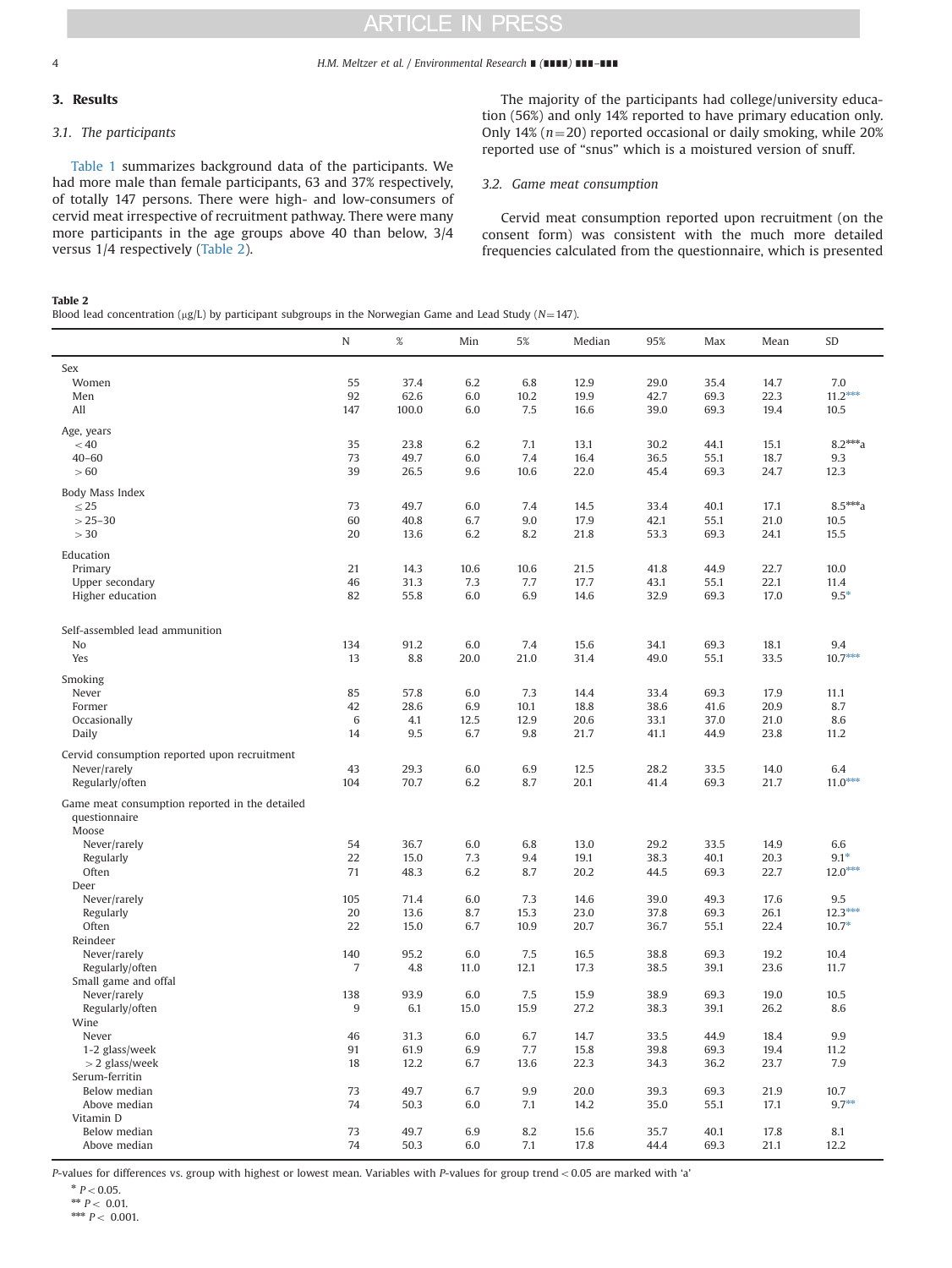### H.M. Meltzer et al. / Environmental Research ∎ (∎∎∎∎) ∎∎∎–∎∎∎ 5

<span id="page-4-0"></span>



in [Table 1.](#page-2-0) Forty-eight per cent  $(n=71)$  of the participants ate moose meat once a week or more, while 15%  $(n=22)$  reported eating deer meat once a week or more. Forty-three participants (29%) ate moose and deer never or rarely, thus the participants represented a wide range of cervid meat consumption. Few reported regular or frequent consumption of small game (hare and bird) or offal (small game,  $n=4$ ; offal,  $n=5$ ) [\(Table 2\)](#page-3-0).

At all levels of game consumption, a considerable portion of intake was in the form of minced meat from moose or deer. Among those with highest consumption, there was a tendency for this proportion to decrease slightly, but at lower intakes there was a positive association between total game consumption and fraction eaten as minced meat, the fractions being 25%, 38% and 46% in the three tertiles of game consumption.

The majority of game consumers, 89 persons (69%), reported that their source of game was their own hunting or hunting party, while 46 participants had purchased the game meat they consumed.

### 3.3. Blood lead concentrations in relation to background variables

As shown in [Table 2](#page-3-0), median blood concentration of lead was 16.6  $\mu$ g/L, 5 and 95 percentiles were 7.5 and 39  $\mu$ g/L, range 6– 69  $\mu$ g/L. Arithmetic and geometric means were 19.4 and 17.0  $\mu$ g/L, respectively. [Table 2](#page-3-0) also shows the lead concentration in blood by different characteristics of the participants. Lead concentrations in blood increased significantly with age, and there was also a sexspecific difference, medians among women and men being 12.9 and 19.9  $\mu$ g/L, respectively ([Table 2](#page-3-0) and Fig. 1).

There was a significant positive correlation between unadjusted blood lead concentrations and BMI, but there was no significant difference in age-adjusted lead between educational groups. Furthermore, participants reporting self-assembling of lead-based bullet ammunition had higher blood lead concentrations ([Table 2\)](#page-3-0). There were, however, no significant bivariate associations between number of bullet shots fired per year or years with lead ammunition and blood lead [\(Table 2\)](#page-3-0). Smokers (all levels pooled) had significantly  $(P=0.04)$  higher blood lead concentrations than non-smokers (mean value 23.8 vs. 17.9  $\mu$ g/L). This difference persisted upon age adjustment, while there was no similar association for snus.

Wine consumption was associated with higher blood lead concentrations (mean value 18.4 vs. 23.7  $\mu$ g/L in the lowest and highest intake groups, respectively); the bivariate association was not significant, but there were few high consumers [\(Table 2](#page-3-0)). Beer

#### Table 3

Number of the participants's  $(N=147)$  blood concentrations of lead above EFSA's newly established BMDL<sub>01</sub> and BMDL<sub>10</sub> of 15 and 36  $\mu$ g/L (per cent in parenthesis).

|                                                                                       | Increased blood pressure Chronic kidney disease<br>$BMDL_{01}$ 15 µg/L<br>Above $n$ $(\%)$ | BMDL $_{10}$ 36 $\mu$ g/L<br>Above $n$ (%) |  |  |
|---------------------------------------------------------------------------------------|--------------------------------------------------------------------------------------------|--------------------------------------------|--|--|
| All                                                                                   | 86 (59)                                                                                    | 11(7.5)                                    |  |  |
| Cervid meat consumption<br>Never/rarely $(n=43)$<br>Regularly/often $(n=104)$ 71 (68) | 15(35)                                                                                     | 0(0)<br>11(11)                             |  |  |

and spirits did not have the same kind of association with lead as wine (data not shown).

There was a weak, but significant positive association between age-adjusted blood lead and serum ferritin in men ( $P < 0.03$ ), but not in women. Serum Vitamin D was negatively associated with age-adjusted blood lead in women ( $P < 0.02$ ), but not in men (data not shown.)

Fifty-nine per cent of the participants had blood lead concentrations above 15  $\mu$ g/L, the BMDL<sub>10</sub> for chronic kidney disease ([EFSA, 2010\)](#page-10-0) and seven per cent had concentrations above 36  $\mu$ g/L blood, the BMDL $_{01}$  for risk of higher blood pressure [\(EFSA, 2010\)](#page-10-0), and the fraction exceeding these values were higher among regular consumers of cervid meat (Table 3).

### 3.4. Cervid meat consumption versus blood lead concentrations

In both crude and age- or age/sex-adjusted analyses, blood lead concentrations reflected the consumption of cervid meat intake; [Fig. 2](#page-5-0)A shows results for age-adjusted blood lead concentrations. Participants who reported never or rare consumption of cervid meat had median (unadjusted) blood concentrations of 15.0 and 13.5  $\mu$ g/L, while those who reported regular (monthly) or often (weekly) consumption had 22.0 and 21.4  $\mu$ g/L, respectively. Thus, while there was no significant difference in blood lead between those who reported monthly and weekly cervid meat consumption, combined they had about 50% higher unadjusted mean blood lead concentrations than those who never or only rarely ate cervid meat: 21.7 vs. 14.0  $\mu$ g/L (P < 10<sup>-4</sup>, [Table 2\)](#page-3-0).

The difference in blood lead between consumers and nonconsumers of cervid meat seemed for a large part to be related to consumption of minced meat from moose or deer, as shown in [Fig. 2](#page-5-0)B and C. Whilst age-adjusted blood lead concentrations increased with tertiles of cervid minced meat consumptions ([Fig. 2](#page-5-0)B), this was less evident with consumption of non-minced cervid meat ([Fig. 2](#page-5-0)C).

When sorted by tertiles, men and women in the upper tertile of non-minced-meat consumption category did not differ significantly in blood lead concentration from that of persons in the middle tertile [\(Fig. 2](#page-5-0)C). Thus, those who ate minced moose/deer meat more than twice a week apparently had no tendency to increased lead blood concentrations at higher intake of nonminced cervid meat ([Fig. 2](#page-5-0)B and C). Those who had purchased their cervid meat consumed a somewhat larger fraction as minced  $(46\% \text{ vs. } 39\%, P=0.08).$ 

## 3.5. Contribution of other factors than game consumption to blood lead levels

[Fig. 3](#page-5-0)A and B shows scatterplots of the association between the number of meals with minced meat of moose/deer and ageadjusted blood lead concentration, by purchased or self-procured ([Fig. 3A](#page-5-0)) and wine consumption ([Fig. 3B](#page-5-0), here blood lead is also adjusted for sex).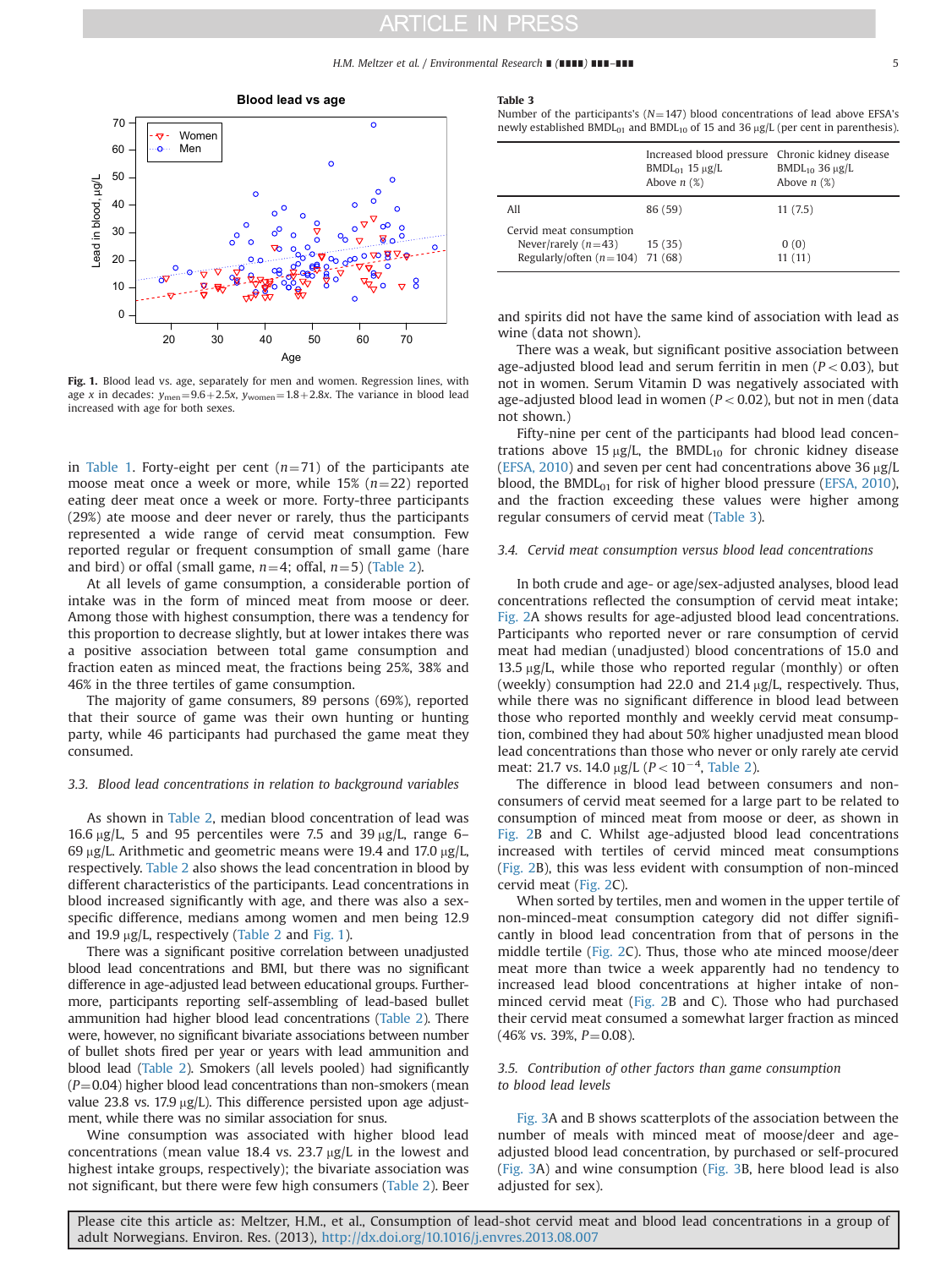<span id="page-5-0"></span>With subjects categorized according to high/low minced cervid meat consumption (above or below the median, 2.5 meals/month) and wine drinking, the low minced meat/low wine is a natural





Fig. 3. (A) Age-adjusted blood lead vs. consumption of minced meat from moose/ deer, by source of meat. Regression lines for own and purchased meat. Slope for minced meat from own hunting party: 0.83  $\pm$  0.22, purchased meat: 1.51  $\pm$  0.35.  $P < 0.05$  for equal slopes. (B) Age and sex adjusted blood lead vs. consumption of minced meat from moose/deer, by wine consumption. Regression lines for never and weekly wine intake. Slope for minced meat with no or low wine consumption:  $0.56\pm0.21$ , wine at least weekly:  $1.53\pm0.29$ . P < 0.05 for equal slopes.

base category. Relative to this, age- and sex-adjusted blood lead was about 2  $\mu$ g/L higher in the low minced meat/high wine group (NS), while it was 5.6  $\mu$ g/L higher in the high minced meat/low wine group ( $P < 0.005$ ) and 12.2 µg/L higher in the high minced meat/high wine group ( $P < 10^{-6}$ )

We present two AIC-optimal models for blood lead concentrations, models A and B. In model A, only dietary and demographic variables are used, constituting a subset of the variable set of model B, where ln-transformed blood lead is used as dependent variable. Ln-transformation improved the model fit significantly for demographic, but not for dietary, variables.

### 3.5.1. Model A: demographic and dietary variables

Age, sex, regular intake (yes or no) of game meat in general and minced cervid meat (meals per month) in particular were the

Fig. 2. (A) Age-adjusted blood lead by frequency of game consumption. (B) Ageadjusted blood lead by tertiles of intake of minced meat from moose or deer, separately for men and women. Blood lead means in the three men tertiles were 15.5, 23.0 and 26.7  $\mu$ g/L, while the corresponding means for women were 13.7, 15.7 and  $18.4 \,\mathrm{\upmu g/L}$ , respectively. Minced cervid meat intake was associated with total game intake at low and moderate game intakes, not but at the highest intakes. (C) Ageadjusted blood lead by tertiles of intake of meat from game, except for minced meat from moose or deer, men and women. No corrections have been made for intake of minced meat. Men in the highest tertile had somewhat lower blood lead than men in the middle tertile, 26.7 vs. 24.7  $\mu$ g/L, but the difference did not reach significance  $(0.1 < P < 0.2)$ .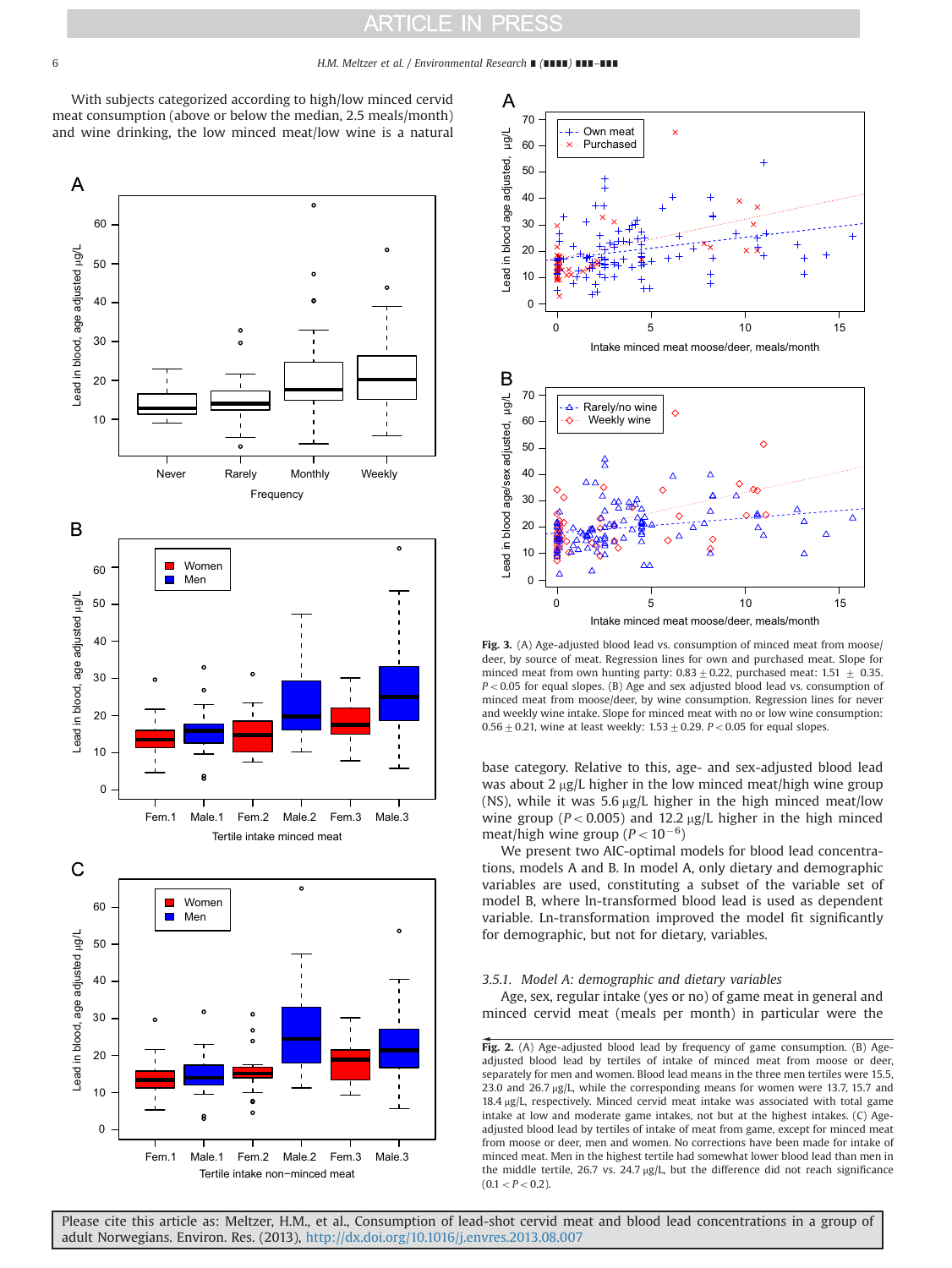### H.M. Meltzer et al. / Environmental Research ∎ (∎∎∎∎) ∎∎∎–∎∎∎ 7

### <span id="page-6-0"></span>Table 4

Optimal multivariate linear regression model for  $ln(blood lead)$  ( $N=147$ ).

|                                                            | Estimate                        | Std. Error | t value | $Pr(\beta >  t )$   | Effect, % change in blood Pb (95% CI) |
|------------------------------------------------------------|---------------------------------|------------|---------|---------------------|---------------------------------------|
| Intercept                                                  | 1.033                           | 0.187      | 5.52    | $< 10^{-6}$         |                                       |
| Cervid meat consumption<br>Never/rarely<br>Regularly/often | Reference<br>0.267<br>31 (9,57) | 0.094      | 2.83    | $0.005***$          |                                       |
| Sex                                                        |                                 |            |         |                     |                                       |
| Woman<br>Men                                               | Reference<br>0.26               | 0.067      | 3.91    | $0.0001***$         | 30 (14,48)                            |
| Wine consumption                                           | 0.090                           | 0.031      | 2.88    | $0.005***$          | 9(3,16)                               |
| Making own bullets<br>N <sub>0</sub>                       | Reference                       |            |         |                     |                                       |
| Yes                                                        | 0.420                           | 0.110      | 3.81    | $0.0002***$         | 52 (23,89)                            |
| Age in 10 years                                            | 0.166                           | 0.025      | 6.64    | $< 10^{-6\rm{***}}$ | 18 (12,24)                            |
| Shots per year, 100                                        | 0.02                            | 0.011      | 1.98    | $0.049*$            | 2(0,4)                                |
| Years with game consumption                                | $-0.005$                        | 0.002      | $-2.57$ | $0.011*$            | $-1$ ( $-1,0$ )                       |
| Smoking<br>N <sub>0</sub>                                  | Reference                       |            |         |                     |                                       |
| Yes                                                        | 0.159                           | 0.090      | 1.78    | 0.08                | $17(-2,40)$                           |
| Minced meat moose/deer, meals per month: purchased         | 0.044                           | 0.011      | 2.82    | $0.006**$           | 4(1,8)                                |
| Minced meat moose/deer, meals per month: own               | 0.019                           | 0.016      | 1.77    | 0.08                | 2(0,4)                                |

Model summary: multiple R-squared: 0.55, adjusted R-squared: 0.52, residual standard error: 0.347 on 136 degrees of freedom, F-statistic: 16.68 on 10 and 136 DF. P-value:  $< 2.2e - 16$ 

\*\*  $P < 0.01$ 

\*\*\*  $P < 0.001$ 

main demographic and dietary factors associated with lead concentrations in blood. In the optimized model, separate regression lines were applied according to source of meat (purchased vs. selfprocured) and wine intake. Thus, when smoking and lead exposure from hunting was not included, a model for blood lead with sex  $(P < 0.001)$ , age  $(P < 0.0001)$ , general game meat intake  $(P=0.1)$  and intake of minced meat with meat source  $(P<0.05)$ and wine  $(P < 0.05)$  as grouping covariates was AIC-optimal (adjusted  $R^2$ =0.35, with ln-transformed blood lead  $R^2$ =0.41). Age and sex jointly accounted for 21% of the variation. The standard error in this model was 8.4, which is about 30% of typical adult game consumers' blood lead. Model A (coefficients  $\pm$  SD):

Bloodlead( $\mu$ g/L) =  $-1.8 \pm 3.1 + 5.4 \pm 1.5 \times$  sex male + 2.8  $\pm$  0.6  $\times$ Age in 10 yrs + 3.2  $\pm$  1.9  $\times$  game monthly +0.29  $\pm$  0.27  $\times$  minced own/month  $+0.87\pm0.44$   $\times$  minced purchased/month  $+0.78\pm0.35$   $\times$  minced and wine/month

Thus, by this model, one extra meal with minced cervid meat per month is associated with an increase in blood lead (estimate and range of  $95\%$  CI) of about 0.3 (  $-0.2,0.8$ )  $\mu$ g/L when the meat is self-procured, and 0.9 (0.2,1.6)  $\mu$ g/L when it is purchased. Drinking wine weekly or more added an estimated 0.8 (0.1,1.5)  $\mu$ g/L extra per meal, resulting in an increase of  $1.7 \mu g/L$  per extra monthly meal with purchased minced cervid meat.

### 3.5.2. Model B: all relevant variables

In the optimal model (Table 4),  $R<sup>2</sup>$  adjusted for the number of explanatory variables was 0.52. In this model with blood lead on the ln-scale, regular (monthly/weekly) consumption of cervid game meat was associated with 31% higher blood lead concentrations than never or rare consumption. In addition to the variable denoting regular cervid meat consumption (yes or no), the variables reflecting weekly meal frequencies of self-procured as well as purchased minced meat from moose and/or deer were significantly associated with blood lead concentrations. It was especially the purchased minced meat that had an impact, with 4% higher blood lead concentrations per monthly meal vs. 2% for subjects consuming self-procured minced meet, see also [Fig. 3A](#page-5-0). Self-assembling of ammunition was associated with 52% higher blood lead concentration. The number of years with game meat consumption was associated with a small but significant reduction in blood lead. Number of bullet shots fired per year was associated with 2% higher blood lead concentrations per 100 shots. Men had 30% higher blood lead concentrations than women. Age was positively correlated with blood lead, with 18% higher blood lead concentrations per 10 years increase in age. Wine consumption (but not beer or spirits) was apparently associated with 9% increase per increasing category of wine consumption. Finally, smokers had 17% higher blood lead concentrations than non-smokers.

Estimated sigma (model standard deviation) was 0.35. This corresponds to about 42% uncertainty if the model is used to estimate an unknown blood lead concentration.

Among the variables that were eliminated in the optimization were BMI, serum vitamin D, serum ferritin, education, region, a finer subdivision of levels of total game intake and different measures of consumption of non-minced game meat.

Variables coding for the most relevant interactions, such as age  $\times$  sex, age  $\times$  game intake, sex  $\times$  game intake, age  $\times$  minced moose/deer meat, wine  $\times$  game or minced meat were eliminated by the optimization procedure, leaving no interaction terms in the optimal model.

### 4. Discussion

### 4.1. Main findings

In this study we investigated whether consumption of cervid game may be associated with lead body burden as expressed by

 $P < 0.05$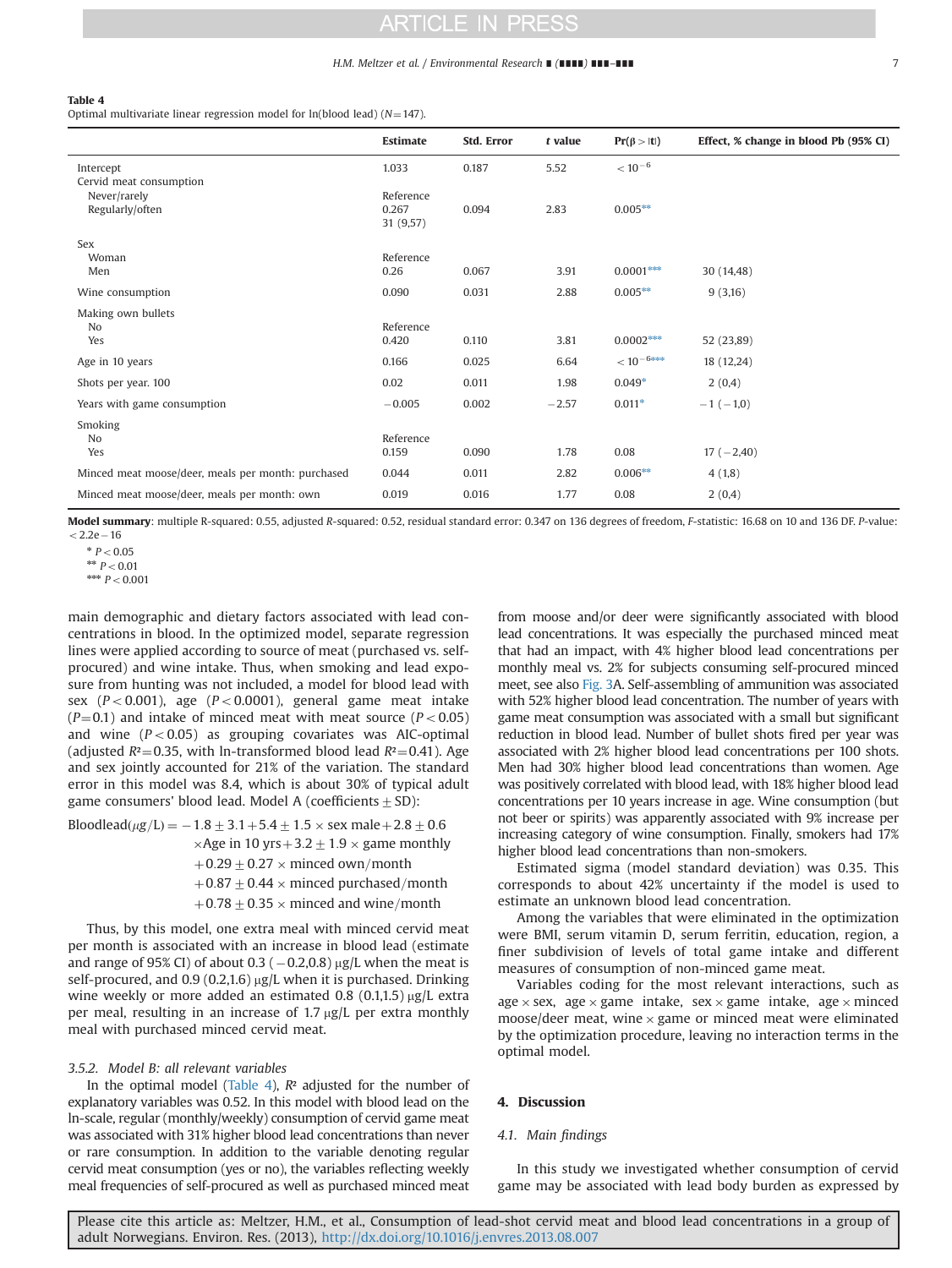### 8 H.M. Meltzer et al. / Environmental Research ∎ (∎∎∎∎) ∎∎∎–∎∎∎

blood lead concentrations. In multivariate analysis, cervid meat consumption was an important explanatory variable, with regular cervid meat consumers having about 31% higher blood lead concentrations than non-consumers. The increase was mostly associated with consumption of minced cervid meat, particularly purchased minced meat. An optimal multivariate model explained about 52% of the variance in ln-transformed blood lead, but as several among the ten factors in the optimal model for blood lead were strongly correlated, it is problematic to ascribe explained variance to a single factor. Cervid meat consumption together with number of bullet shots per year, years with game consumption, self-assembly of bullets, wine intake and smoking jointly accounting for approximately 25% of the variation in ln-transformed blood lead concentrations, while age and sex accounted for 27% of the variance.

## 4.2. Comparison of the reported game consumption with other studies

As the invitation to participate in this study was directed towards hunters in particular, the level and pattern of game consumption in the study is by no means representative of the general population. In the Norwegian nationwide survey Norkost III which comprised 1789 adults and was published in 2012, the average game consumption was approximately 3 g per day.<sup>1</sup> This corresponds to 5–7 meals of game per year with portion size of 150 g to 200 g. Dietary intakes were assessed by two 24-h recalls and the number of game meat consumers was only around 5%. In the Norwegian Fish and Game Study from 1999 with 6050 nationally representative participants, the mean intake of game meat was 6 g per day ([Meltzer et al., 2002](#page-10-0)). This is equivalent to 9– 12 meals a year. In the present study, about half of the participants ate game meat once a week or more, which is equivalent to an average consumption of  $>$  20 g per day. The large percentage of high consumers shows that we succeeded in recruiting the group we aimed for. Because the average game consumption and hunting activity in the general population is much lower than in our subjects, the percentage of the variation in blood lead concentration explained by parameters of hunting and game consumption would probably be much smaller in a random sample of the population than observed here.

## 4.3. Comparison of the measured lead concentrations with other studies

In spite of the large proportion of high consumers of cervids in this study, we found lower concentrations of lead in blood than those reported in most European or Norwegian studies over the past 10–20 years. With the exception of the recent study from Sweden with a median of  $13.4 \mu g/L$  ([Bjermo et al., 2013\)](#page-10-0), the geometric mean or median concentrations of lead in blood in most European studies (including Norway) have been around 20 to  $30 \mu g/L$  ([Table 5\)](#page-8-0). The U.S. NHANES from 2002–2003 showed an average of  $15 \mu g/L$  [\(Centers for Disease Control and Prevention,](#page-10-0) [2005\)](#page-10-0). A study from northern Sweden showed annual decrease of 5–6% in erythrocyte lead concentrations between 1990 and 1999 ([Wennberg et al., 2006](#page-10-0)). Clearly, actions against lead pollution during recent decades have caused a remarkable decrease in exposure

### 4.4. The impact of game consumption on blood lead concentrations

Several studies have indicated an association between cervid game consumption and lead levels in the body [\(Bjermo et al.,](#page-10-0) [2013;](#page-10-0) [Hunt et al., 2009;](#page-10-0) [Iqbal et al., 2009](#page-10-0)). Elevated blood lead levels were found in pigs fed with meat from lead-hunted roe deer. The body burden of lead and other metals was examined in Swedish adults in a subgroup ( $n=273$ ) of the national dietary survey Riksmaten 2010–2011. Total meat intake was not related to blood lead, but when examining categories of meat consumed, frequency of game intake (but not reindeer, sheep, horse, bovine, pig, bird, or fish) was associated with blood lead levels [\(Bjermo](#page-10-0) [et al., 2013\)](#page-10-0). Among 736 participants from six cities in North Dakota (USA), 80% reported consuming game meat (venison, moose, and birds harvested by hunting). After adjusting for age, sex, current and previous lead-related occupations and/or hobbies and other potential confounding variables, persons who consumed any such game meat had significantly higher blood lead concentrations than non-consumers. The results also showed that recent game meat consumption  $(< 1$  month ago) and lager serving size was associated with increased blood lead concentrations ([Iqbal](#page-10-0) [et al., 2009](#page-10-0)). In the present study, high cervid game intake generally appeared to be associated with increased concentrations of lead in blood, yet there were numerous individual exceptions, as illustrated in [Fig. 3](#page-5-0)A and B. Conversely, game was only one of many sources of lead exposure.

To the best of our knowledge, no one has earlier had data to distinguish between the possible impact on blood lead concentrations of minced cervid meat versus cervid meat in general. As shown in [Table 4](#page-6-0), one extra meal with minced meat per month gave an expected increase in blood lead concentrations of approximately 2% if the meat came from the participant's own hunting party, and 4% if it was purchased. As described in the Results section, the proportional consumption of minced game meat was reduced among those with a high game meat intake. This could be indicative of a greater relative consumption of meat taken far from the bullet path, reducing the relative lead exposure in the high consumer group. This is consistent with the regression model selection choosing a variable with only two levels of game meat intake (never/rarely vs. regular/often), together with the variable frequency of minced moose/deer meat.

As model A, with only demographic and parameters related to game meat consumption demonstrates, blood lead may be even more strongly associated with minced meat intake than the optimal model may seem to suggest. Varying time spans between cervid meat intake and blood sampling adds to the variability of the association, but as the association between short and long term intake records and blood lead was about the same, there is no indication of systematic bias introduced by this. Properly controlled for such phenomena, the association could turn out to be stronger than estimated.

[Fig. 2C](#page-5-0) illustrates that high intake of non-minced game meat seemed to have limited influence on blood lead concentrations, and a significant portion of the overall higher lead concentrations in blood (31%) in regular game eaters might thus be primarily due to minced meat. The higher concentration of blood lead among consumers of purchased meat could be interpreted in the same direction, but we have too few observations to clarify this.

The lead in meat comes mainly, though not solely, from lead ammunition dispersed into the meat as bullet fragments or deposited through tissue contact with the bullet or fragments ([Mateo et al., 2007;](#page-10-0) [Taggart et al., 2011\)](#page-10-0). The meat with highest lead contamination is normally cut away and discarded, but bullet fragments may prevail, and the distance away from the bullet path which is removed varies between the hunting teams. Remaining fragments will usually be small, go unnoticed and they may end up

<sup>1</sup> Personal information, Inger Therese Lillegaard at The Norwegian Scientific Committee for Food Safety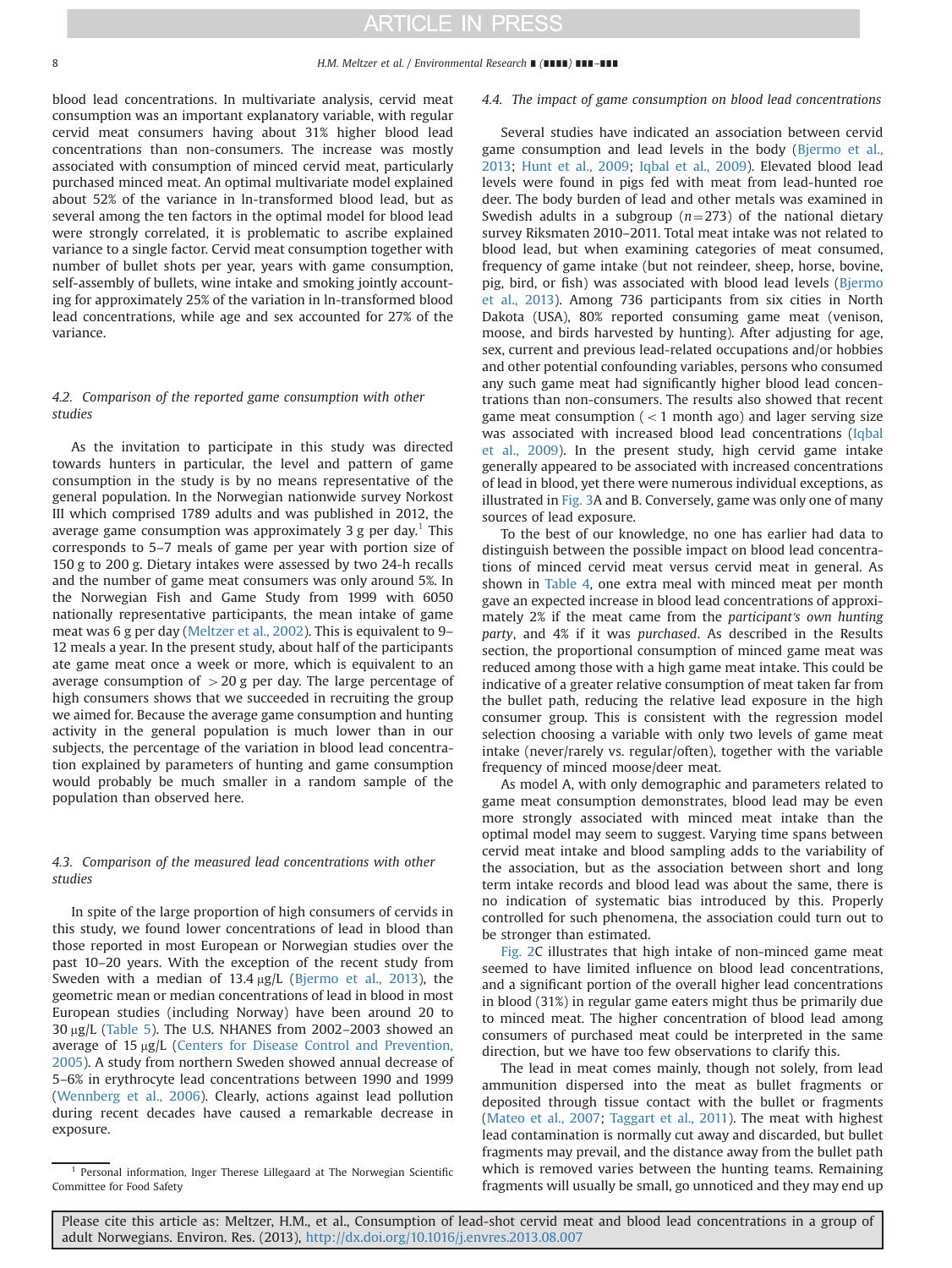### H.M. Meltzer et al. / Environmental Research ∎ (∎∎∎∎) ∎∎∎–∎∎∎ 9

### <span id="page-8-0"></span>Table 5

Concentration of lead in blood in European adults including the current population group.

|                                                                                                       | Age, years  | Year/s sampled | $\boldsymbol{n}$ | Median, µg/L | Geometric mean, µg/L |
|-------------------------------------------------------------------------------------------------------|-------------|----------------|------------------|--------------|----------------------|
| The Norwegian Game and Lead Study <sup>a</sup>                                                        | $18 - 79$   | 2012           | 147              | 19.4         | 17                   |
| The Norwegian Fish and Game Study <sup>a</sup>                                                        | $21 - 80$   | 2003           | 185              | 25           | 24                   |
| The Lake Migsa Study <sup>a-</sup>                                                                    | $31 - 88$   | 2004-2005      | 64               | 26           | 27                   |
| Pregnant women in the Norwegian Mother and Child<br>Cohort Study validation study sample <sup>a</sup> | $23 - 44$   | 2003-2004      | 119              | 11           | 12                   |
| HUNT II study, women <sup>b</sup>                                                                     | $20 - 55$   | 1996-1997      | 448              | 17.5         | 18                   |
| France                                                                                                | $18 - 74$   | 2006-2007      | 2029             | 27           | 26                   |
| Germany <sup>c</sup>                                                                                  | $18 - 70$   | 2005           | 130              | 20           | 19                   |
| Portugal <sup>c</sup>                                                                                 | $18 - 65$   | 2006           | 180              | 28           | 23                   |
| The Netherlands <sup>c</sup>                                                                          | Adults      | 2001           | 1482             | 26           |                      |
| Czech Republic <sup>c</sup>                                                                           | Adult women | 2005-2007      | 335              | 25           |                      |
| Italy <sup>c</sup>                                                                                    | Adult women | 2004           | 36               | 24           |                      |
| Slovakia <sup>c</sup>                                                                                 | Adult women | 2001-2005      | 98               | 28           |                      |
| Sweden <sup>c</sup>                                                                                   | Adult women | 2003-2004      | 47               | 15           |                      |
| Sweden <sup>d</sup>                                                                                   | Adults      | 2010-2011      | 273              | 13           |                      |

a Results from populations studies carried out by the Norwegian Institute of Public Health and included in Reference: [Norwegian Scienti](#page-10-0)fic Committee for [Food Safety \(2013\)](#page-10-0).

<sup>b</sup> Reference: [Meltzer et al. \(2010\).](#page-10-0)

<sup>c</sup> Reference [Smolders et al. \(2010\)](#page-10-0).

<sup>d</sup> Reference [Bjermo et al. \(2013\)](#page-10-0).

finely dispersed after the mincing process. Fragments of lead ammunition have been retrieved in samples of minced meat, and this appears to be a major source of lead in cervid game meat ([Hunt et al., 2009;](#page-10-0) [Lindboe et al., 2012;](#page-10-0) [Tsuji et al., 2009\)](#page-10-0). Although it can be expected that meat originating close to the bullet path is used for mincing, also meat distant from the bullet hole is used for the same purpose – this might contribute to the large variation of lead found in minced meat. There is uncertainty about how much lead is present in the meat, how much of these particular parts are consumed, and how much is subsequently absorbed and reaches the bloodstream and eventually accumulates in humans ([BfR,](#page-10-0) [2011](#page-10-0); [Landrigan et al., 2007](#page-10-0)).

## 4.5. The impact of hunting practices, age, sex and lifestyle factors on blood lead concentrations

The ten factors in the AIC-optimal model (model B) for logarithmic blood lead were in part strongly correlated, but apparently, the parameters associated with lead exposure from hunting and game consumption jointly accounted for about 25% of the variation in ln(blood lead).

Despite few subjects practising it, self-assembling of ammunition was a very significant factor in the model and associated with approximately 52% increase in expected blood lead concentration, and it is reasonable to interpret this practice as an additional source of lead exposure. Shooting or hunting activity could not explain the effect. We have not seen this variable discussed in any other studies in this field, and it is not known whether the exposure might be dermal, oral (by hand to mouth activity) or inhalational, or both.

Age is a natural variable, as there is an accumulation of lead in bone through life [\(EFSA, 2010](#page-10-0)), and the relationship shown in [Fig. 1](#page-4-0) shows an increase in lead concentration in blood with age, but with very large spread. Combined with higher environmental lead exposure in the past, higher blood lead concentrations with age might also be due to higher bone turnover when getting older, which is accompanied with release of lead from bone ([EFSA, 2010\)](#page-10-0).

Sex was a very significant factor in the model, with about 30% higher blood lead among men than among women, but the interpretation of this is difficult. Many relevant explanatory variables are highly correlated with sex, so sex can be expected to act as proxy for variables that are not included in the model, as a correction term for the variables involved, and as a separate explanatory variable. This is in agreement with several other studies where women generally had significantly lower concentrations of metals in blood than men ([Vahter et al., 2007](#page-10-0)).

The models suggest that there may be a very significant effect of wine intake on blood lead. Model A provides a strong indication that wine might influence lead absorption from minced game meat, as does the simpler model illustrated in [Fig. 3B](#page-5-0). After adjustment for age and sex, subjects drinking wine with below median consumption of minced game meat had only slightly elevated blood lead compared to subjects not drinking wine. Wine drinkers with above median minced meat intake had about  $6 \mu g/L$ higher blood lead than non-drinkers with similar game intake, and this difference can therefore not be explained solely by the lead from wine. While it may be of less significance today, historically both lead bottle-top covering of wine bottles and lead-containing pesticides have caused increased lead exposure in wine drinkers ([Hense et al., 1992](#page-10-0); [Probst-Hensch et al., 1993\)](#page-10-0). It is unclear to what degree the observed relationships primarily reflect historical conditions, how much wine drinking per se still is associated to higher lead exposure (or might be correlated with exposure to other sources of lead), and how much wine can influence lead absorption. In a recent publication from Spain it was shown that lead from ammunition in game meat is more bioaccessible after cooking, especially when recipes included vinegar and wine ([Mateo et al., 2011\)](#page-10-0). Thus, lead absorption could be influenced by organic acids in wine. Since neither beer nor liquor were significant factors by themselves, and combined indexes of alcohol intake gave poorer model fit than wine alone, there appears to be no specific effect of alcohol in our study.

Smoking can apparently be associated with increased exposure to lead, and we got a borderline significant, but apparently (see [Table 2\)](#page-3-0) not dose-dependent effect in that current smoking is associated with about 20% increase in lead levels. Neither former smoking nor use of snus was associated with lead. Cigarettes smoke is well established sources of lead, although the impact on blood lead concentrations have varied between studies ([Ashraf, 2012;](#page-10-0) [Chiba and Masironi, 1992\)](#page-10-0).

It may be reasonable to interpret the number of bullet shots fired per year as one of several indicators of lead exposure through shooting activity, and this indicator was included in most model variants resulting from AIC-optimization. P-values were usually between  $P=0.05$  and 0.08, so this was an example of the fact that not all the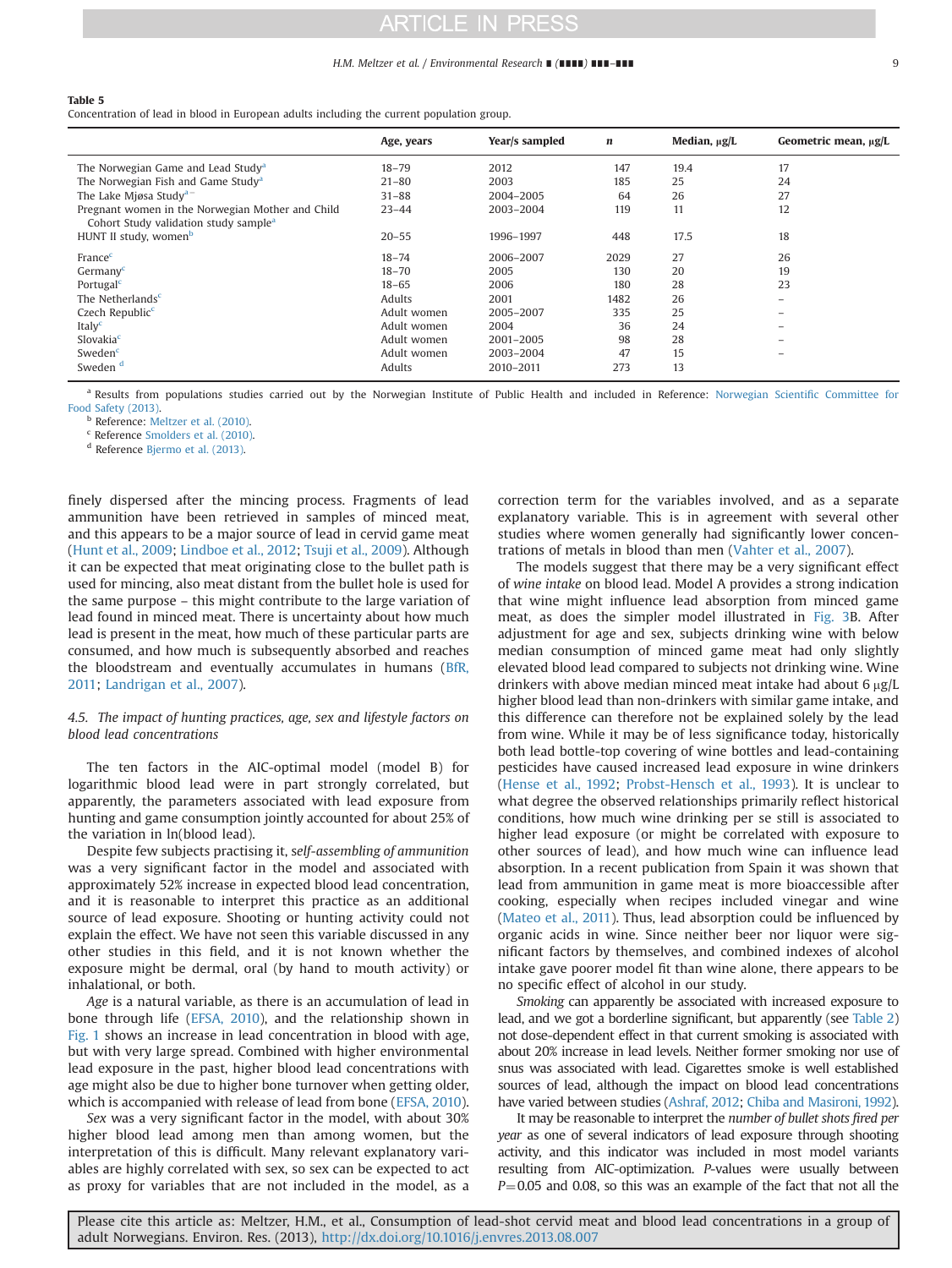factors in the AIC-optimal model need be significantly different from zero at the 0.05-level. The estimated effect was modest: 100 shots more per year gave an expected increase in blood lead concentration of just above 2%.

### 4.6. The impact of iron and vitamin D status on blood lead concentrations

It is well established that low iron status in children increases lead absorption [\(Watson et al., 1986](#page-10-0)). Similar results have been observed in adolescents ([Barany et al., 2005\)](#page-10-0). In the present study there was a positive association between age-adjusted blood lead and serum ferritin in men, but not in women. The mean serum-ferritin concentration in women was 72.6 μg/L, approximately twice the average level of women of fertile age in Norway ([Borch-Iohnsen et al., 2005](#page-10-0)) and indicating that most women in this study had more than adequate iron status. Only 10% had serum-ferritin below 18 μg/L which indicates empty iron stores. As cervid game meat is an excellent source of heme-iron, a form of iron with high bioavailability, one can speculate if the women participating in this study had higher than average intake of high-quality iron, protecting them from the inverse correlation between iron status and blood lead concentrations seen in other studies. Similarly, the men in this study had excellent iron stores as measured by serum-ferritin concentrations, indicating an iron-rich diet which may counterbalance increased absorption of divalent metals like lead. Thus, the positive association found between serum-ferritin and blood lead concentrations in men is not surprising, both metals in this case having the same main dietary source.

There are indications that lead uptake is influenced by vitamin D status via the calcium absorption mechanisms ([Cortina-Ramirez](#page-10-0) [et al., 2006;](#page-10-0) [Fullmer, 1997;](#page-10-0) [Rezende et al., 2008](#page-10-0)). In this study there was no association between blood lead concentrations and 25(OH) D in serum, a marker of vitamin D status when other factors associated with blood lead were taken into account. The participants had exceptionally good vitamin D status [\(Table 1\)](#page-2-0), with very few having concentrations below the lower threshold of  $50 \mu g/L$  serum ([NNR, 2004](#page-10-0)). Furthermore, Norwegians in general are high-consumers of dairy products and have an accompanying high calcium intake [\(Norwegian Directorate of Health, 2012\)](#page-10-0) which might explain the lack of any associations between vitamin D status and blood lead in the current study.

### 4.7. Blood lead concentrations vs. BMDL

The concentrations of lead in blood in the present study, which includes high consumers of cervid meat, are in the same range as what is commonly found in the Norwegian and other European populations ([Table 5\)](#page-8-0). These concentrations are also in the regions of the BMDL<sub>01</sub> and BMDL<sub>10</sub> for an increased risk of increased systolic blood pressure and chronic kidney disease, respectively. Although the risk for significant clinical effects for single individuals at blood lead concentrations at, or slightly above, these BMDLs is low or negligible, lead exposure needs to be lowered at the population level. Meat from lead-shot cervids has been identified as a major lead source in high consumers of such meat, and this exposure can be reduced by altering hunting practice and/ or practices at partition of the carcass.

### 4.8. Strengths and limitations of the study

We consider the major strength of this study to be that we simultaneously record a large number of possible factors for influencing blood lead, and have a wide range of hunting and game meat consuming practices represented. The optimal model ([Table 4\)](#page-6-0) explains more than half of the variation in lntransformed blood lead, indicating that we may have captured several of the most important factors influencing blood lead in our study population. It should, however, not be extrapolated to the general population, as there may be sources of lead exposure not adequately represented in our material.

The optimal model's standard deviation of 0.35 indicates that it can be used to make a rough estimate of lead levels in game consumers, with an expected estimation error of approximately 42%. In this type of analysis, small modifications in the model formulation can result in significant changes in the interrelationship between the explanatory variables, while overall explained variance, as measured by  $R^2$ , may be only marginally affected by such modifications. Therefore, even though the established model seems to be fairly robust, one must be cautious interpreting it.

We consider the limited number of participants relative to the considerable number of factors checked to be a weakness of the study. While we had suspected several of the significant associations we found, we did not design the study to test for them with reasonable power, the initial main objective being to assess the general association between game meat intake and blood lead, and provide estimates about the variability.

It may also be considered a weakness that we do not have lead analyses of samples of the meat consumed. Based on reports from Norway and Sweden, the lead concentrations in meat are expected to be highly variable. More data on lead concentration in Norwegian game meat, and in particular commercially available minced meat, are needed. Furthermore, the results of this study apply to adults only and may be seen as a weakness, not least in the wake of the very recent paper from Russia indicting that lead might influence growth negatively [\(Fleisch et al., 2013](#page-10-0)) in addition to the well-documented cognitive impairment. The exposure of children may be more important for public health than adult exposure, but our results provide strong indications that this has to be investigated in separate studies, carefully controlling for a range of confounding factors.

### 5. Conclusion

This study showed that high consumption of cervid meat was significantly associated with higher concentrations of lead in blood. This association seemed to be strongly influenced by consumption of minced game meat, especially purchased minced meat. Other factors contributing to explaining the variance in blood lead concentrations were age, sex, smoking, self-production of ammunition, years with game consumption, number of bullets shot per year, and wine drinking. In this study group, with relatively many hunters and high consumers of game meat, the parameters associated with hunting and game consumption jointly accounted for about 25% of the variance in logarithmic blood lead concentrations. Whilst the blood concentrations are in the region of reference values for low increased risk of higher blood pressure and chronic kidney disease at a population level, the risk at an individual level is low or negligible.

### Funding sources

This study was supported by the Norwegian Institute of Public Health and the Norwegian Scientific Committee of Food Safety. The latter supported compilation and assessment of data.

### Acknowledgements

The authors are indebted to the participants of the study. The Norwegian Hunting and Fishing Organisation (NJFF) provided invaluable help in the recruitment of hunting team leaders.